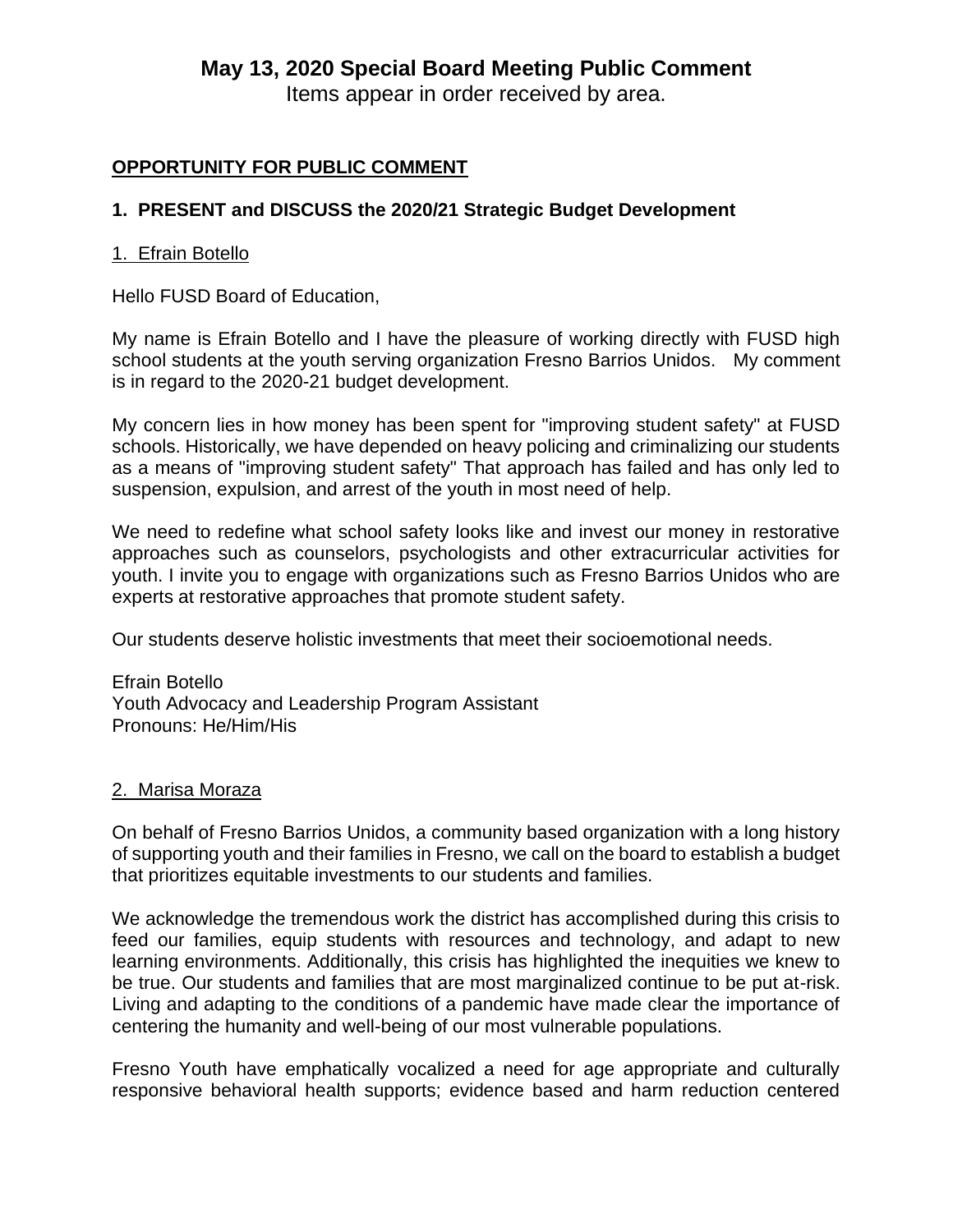# **May 13, 2020 Special Board Meeting Public Comment**

Items appear in order received by area.

substance use prevention/treatment and mental health services (both clinical and nonclinical services). We want to ensure that our students have access to programs that value their humanity, healing, and growth.

We ask the district to challenge status quo "safety investments" that do not center the mission of education and instead prioritize punitive and harmful discipline measures our Black, Latino, Special Education and systems impacted students. We must move towards investments that truly cultivate safety and support for students.

Marisa Moraza Youth Advocacy and Leadership Manager Pronouns: She/Her/Hers

### 3. Selenaa Rojas

Good evening Board Trustees,

My name is Selena Rojas and I am a freshman at McLane High School. I am involved in Womxn Empowered at Fresno Barrios Unidos and I am also a part of the Fresno Children and Youth Fund- Youth Council. I want to talk about why I strongly disagree with funding Shotspotter and to pay SROs to stay on school campuses. I was told that the officer at my school was there to "promote safety and mentor us" right? Then tell me why I've talked to other students and we all agreed on the fact that SROs make us feel AND look like criminals. Something that would help is if the money could go into more counseling, mental health support, and job skills programs. Funding should go to actually addressing root causes of fights, discipline issues and even drug use. I say this because I remember once I had to wait a whole week to share something with a counselor that was very important to me. During that time, I felt very upset because there were many emotions getting built up. I wish everyone here knew all the issues youth face in Fresno. Can you imagine how different our community would be if adults would actually listen to youth before making all the decisions that impact us? Youth would thrive, feel safe and loved. It's time to invest in us and our overall well being. Thank you.

Sincerely Selena Rojas